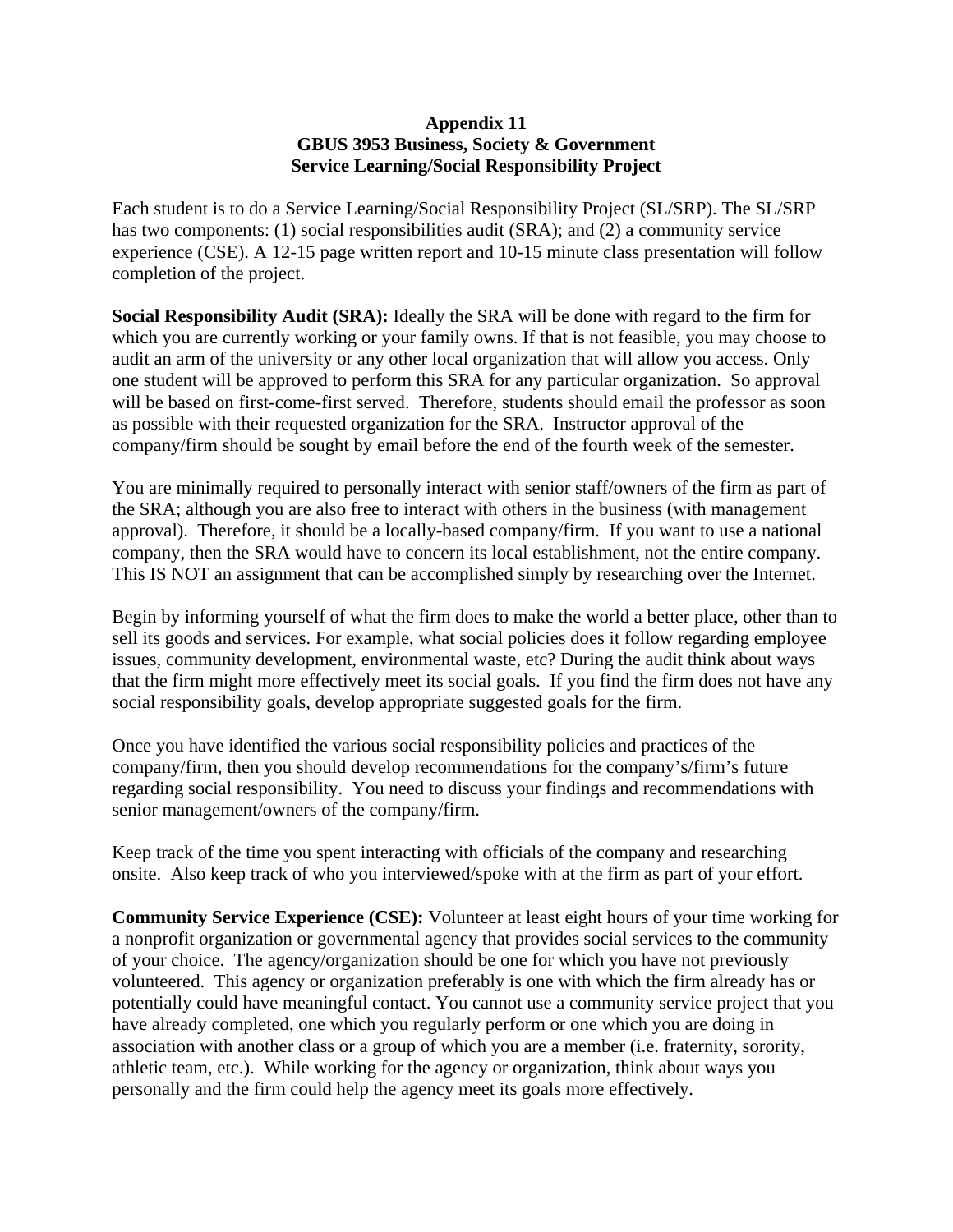**Written Report:** The written report should: (1) introduce the concepts of corporate social responsibility and business ethics; (2) present your SRA; (3) explain who in the firm you presented the results of the SRA and summarize the discussion between you and the representative(s) of the firm; (4) describe your CSE; (5) suggest a plan for how the firm might cooperate with and help your chosen organization or agency meet its goals (If you do not think this cooperation would be possible, explain why not) and (6) what you personally gained from this experience. It would seem that the first component should take about 5% of your written report; the second component about 50%; the third element about 5%; the fourth element about 25%; the fifth component 10% and the sixth component 5% (although there may be good reasons as to why the space allocation would be otherwise). The report should be detailed, not simply a summary. The report must follow requirements of the Style Guide posted on Blackboard. The written report is to be submitted through turnitin.com no later than 11:55 p.m. on April 10, 2011.

In the introductory section you should:

- 1) Describe the evolving meaning and nature of corporate social responsibility.
- 2) Explain the ethical responsibilities of business.
- 3) Demonstrate the power of corporations and industries, past and present, to shape our world.

The SRA portion of the report should give a brief introduction to and an overview of what the company/firm does. Included in the introduction should be an explanation of your connection, if any, to the entity and why you chose this company/firm. This should be followed by a detailed description of what efforts you undertook in performing the SRA. Then discuss, in detail, your findings regarding the company's/firm's present social responsibility efforts. The next portion should be your recommendations as to the future social responsibility efforts of the company/firm. Finally explain the follow-up efforts with the business you did regarding the findings and recommendations of the SRA (with whom did you discuss your findings and recommendations; their reactions; etc.).

In covering the CSE, again begin the section by identifying the agency/organization and briefly explaining what it does. Also include the details of any relationship between the agency/organization and the company/firm that you performed the SRA upon. Then explain why you chose this particular agency/organization for the CSE. This should be followed by a detailed explanation of what you did during the volunteer hours you performed. Finally, again in detail, explain how your efforts furthered the mission and goals of the agency/organization.

The third section of the written report should give your recommendations for strengthening an existing relationship between the two entities that were part of your project if such a relationship already exists. If no relationship has been established, then you want to make recommendations for how such a relationship could benefit both entities.

In the final section of the paper, you should reflect on the entire project (SRA and CSE). What did you personally gain, if anything, from both the SRA and CSE experience? How has or will this project change you? Again this should show in-depth reflection on your part.